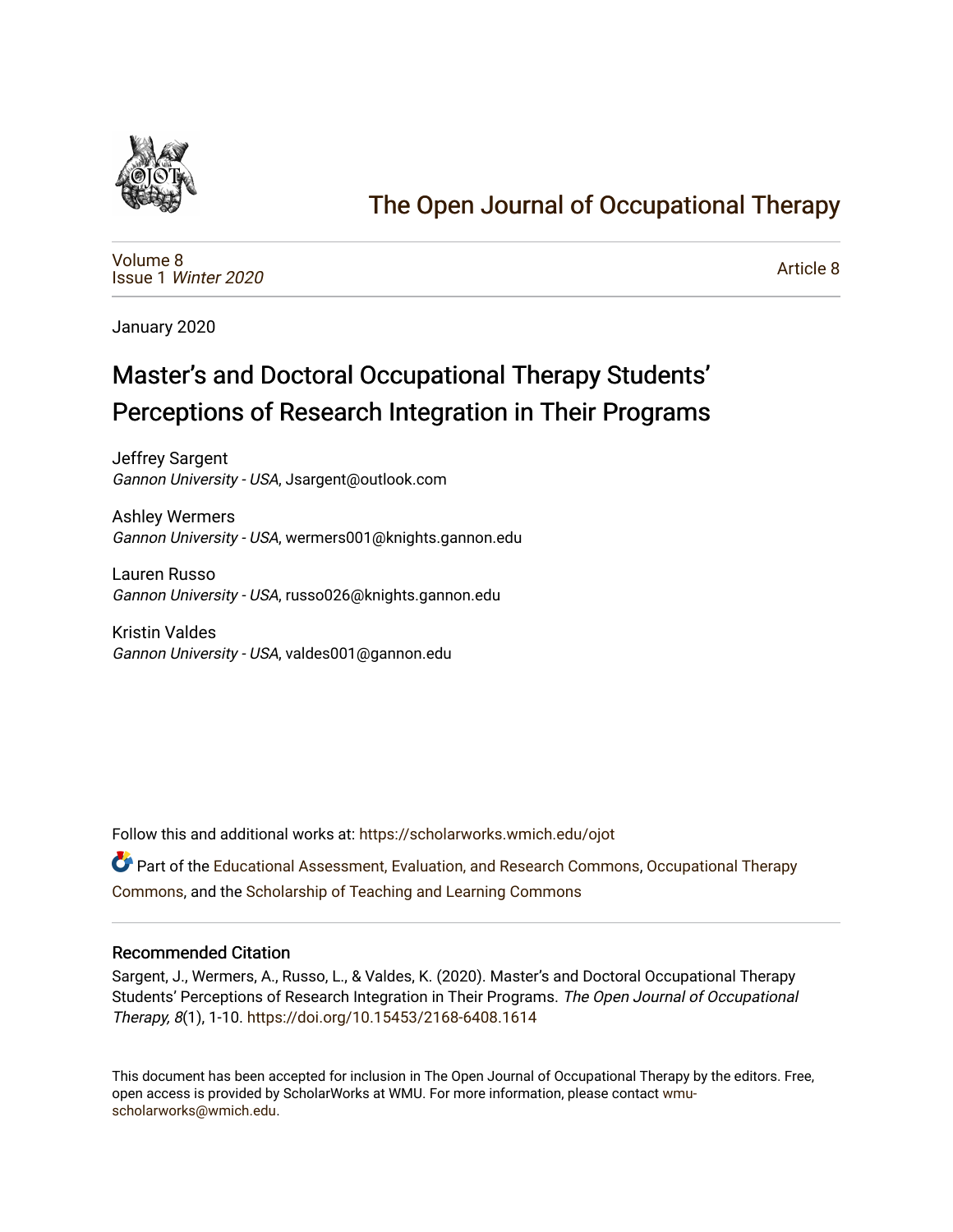# Master's and Doctoral Occupational Therapy Students' Perceptions of Research Integration in Their Programs

# Abstract

This is a pilot study with the intent of identifying occupational therapy doctorate (OTD) and master's (MOT) students' perceptions of research in their coursework. A cross-sectional study was conducted through a survey of OTD and MOT students. The Student Perception of Research Integration Questionnaire (SPRIQ) was emailed to graduate occupational therapy programs in the United States. An unpaired single tailed t-test was used to compare the mean scores between the MOT and OTD student responses for each scale and subscale. Two hundred and twenty-six students filled out the questionnaire. Both the OTD and MOT students had a favorable perception of the integration of research into the curriculum with a mean score of 3.63 (MOT) and 3.85 (OTD) out of five. An independent t-test found there was a statistically significant difference between the mean scores for two of the subscales for research integration (current research subscale  $p = 0.00$  and motivation subscale  $p = 0.02$ ) and for the beliefs scale  $(p = .002)$ . Students enrolled in both MOT and OTD programs have a favorable perception of research being integrated into their curriculums. The OTD students have a more favorable perception of the integration of research in their curriculums, with a 0.30 mean difference between all items on the scale.

# **Comments**

The authors report that they have no conflicts of interest to disclose.

# Keywords

research, perception, occupational therapy, SPRIQ

# Credentials Display

Jeffrey Sargent, OTD/S; Ashley Wermers, OTD/S; Lauren Russo, OTD/S; Kristin Valdes, OTD, OT/L, CHT

Copyright transfer agreements are not obtained by The Open Journal of Occupational Therapy (OJOT). Reprint permission for this Topics in Education should be obtained from the corresponding author(s). Click [here](https://scholarworks.wmich.edu/ojot/policies.html#rights) to view our open access statement regarding user rights and distribution of this Topics in Education.

DOI: 10.15453/2168-6408.1614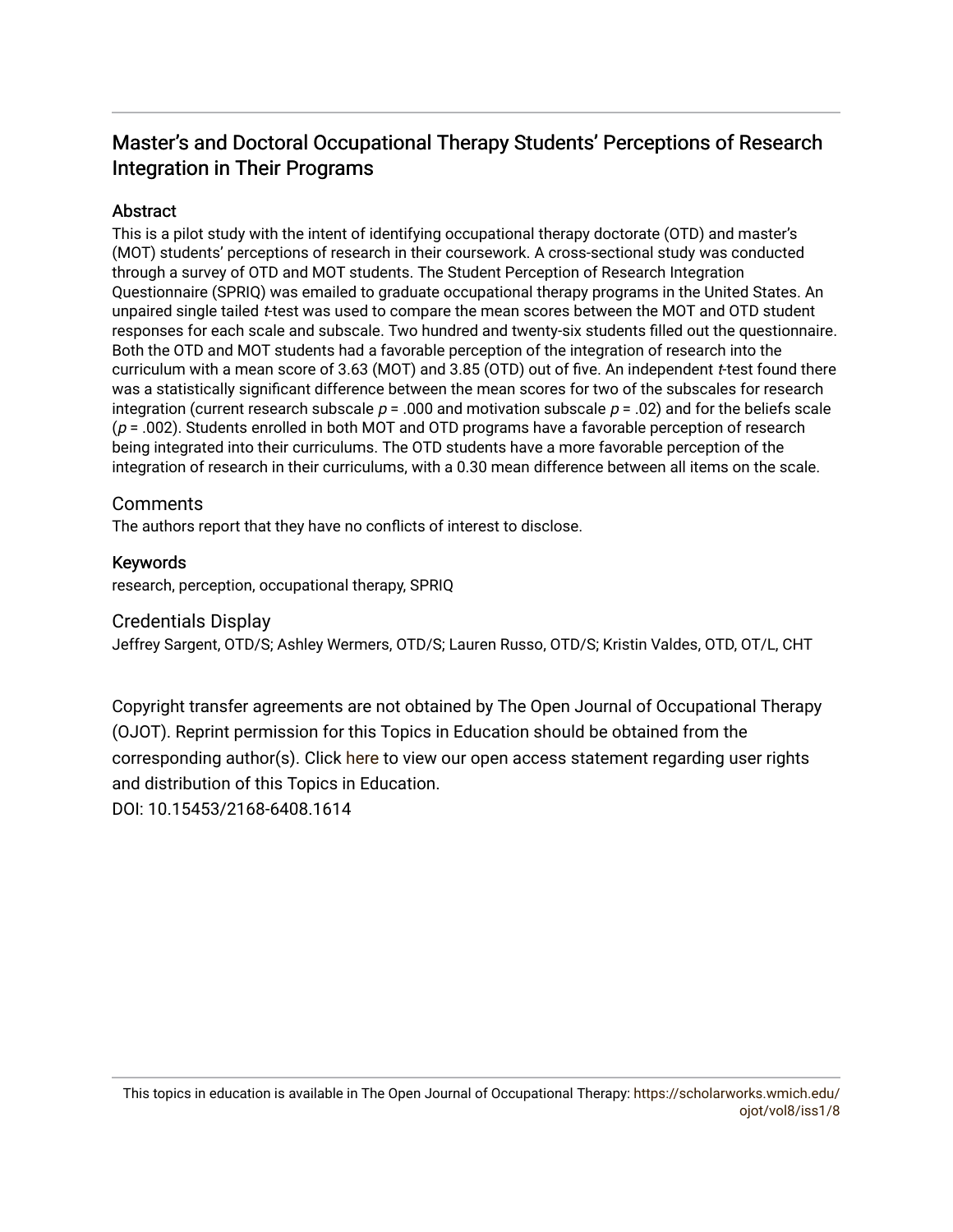Graduate student perceptions of research have the potential to influence how current and future occupational therapists embrace implementing evidence-based practice (EBP) in clinical settings. EBP is the "conscientious, explicit, and judicious use of current best evidence in making decisions about the care of individual patients" (Sackett, Rosenberg, Gray, Haynes, & Richardson, 1996, p. 71). It has been reported that it takes an average of 17 years for research evidence to be implemented and to effect clinical practice (Westfall, Mold, & Fagnan, 2007). Physical therapists, occupational therapists, nurses, and medical students in an acute geriatric setting reported a significantly higher capacity to formulate questions and appraise research than the health professionals employed at the facility (Boström, Sommerfeld, Stenhols, & Kiessling, 2018). To facilitate the translation of scientific discoveries to benefit patients more quickly, it is imperative that new practitioners have a thorough understanding of the research process. Professional societies encourage health care professionals to stay current through the use of EBP in clinical settings and to generate research. Student involvement in research experiences during graduate coursework is the first step of this process.

Prior to the American Occupational Therapy Association's (AOTA) Vision 2025, the *Centennial Vision* called for occupational therapy (OT) to be a "science-driven, and evidence-based profession" (AOTA, n.d., para. 1). Vision 2025 (AOTA, 2017) includes five pillars; notably, the *Effective* pillar states that "occupational therapy is evidence based, client centered, and cost-effective" (AOTA, p. 1). The *Leaders* Pillar states that "occupational therapy is influential in changing policies, environments, and complex systems" (AOTA, 2017, p. 1). To reach this goal, each OT student must understand how research influences and guides practice (Van Lew & Singh, 2009). OT students and occupational therapists must be able to exemplify Vision 2025 through proficiency in developing, interpreting, and implementing research to optimize practice. In a survey study of physical therapy (PT) and OT students, Kamwendo and Tornquist (2001) found:

There appears to be overwhelming consensus by both [occupational therapists] and [physical therapists] that research is vital for the professions, that it should go hand in hand with clinical practice, and that failure to achieve this constitutes a threat to the very existence of the professions. (p. 296)

To support and exemplify Vision 2025 for the profession of OT, it is crucial to gauge current student perceptions of research and EBP. Kamwendo and Tornquist (2001) also found in their study that "students had a positive attitude towards research, particularly for the activity 'read research literature to update knowledge' and 'apply research findings to improve practice'" (p. 295). Other health care professions have also explored students' general attitudes toward research. Steele and Rawls (2015) found that master's level counseling students do not believe research plays an integral role in their clinical proficiency. The counseling students feared learning, using, and analyzing statistics (Steele & Rawls, 2015). Student attitudes concerning quantitative research was also not highly valued (Steele & Rawls, 2015). The findings of Royalty, Gelso, Mallinckrodt, and Garrett (1986) suggest that psychology programs vary in the level of impact research coursework played, ranging from striking to a modest impact, with few programs inhibiting interest. Royalty and Reising (1986) found the most substantial positive influences concerning interest in research for students were the interactions with research advisors or role models.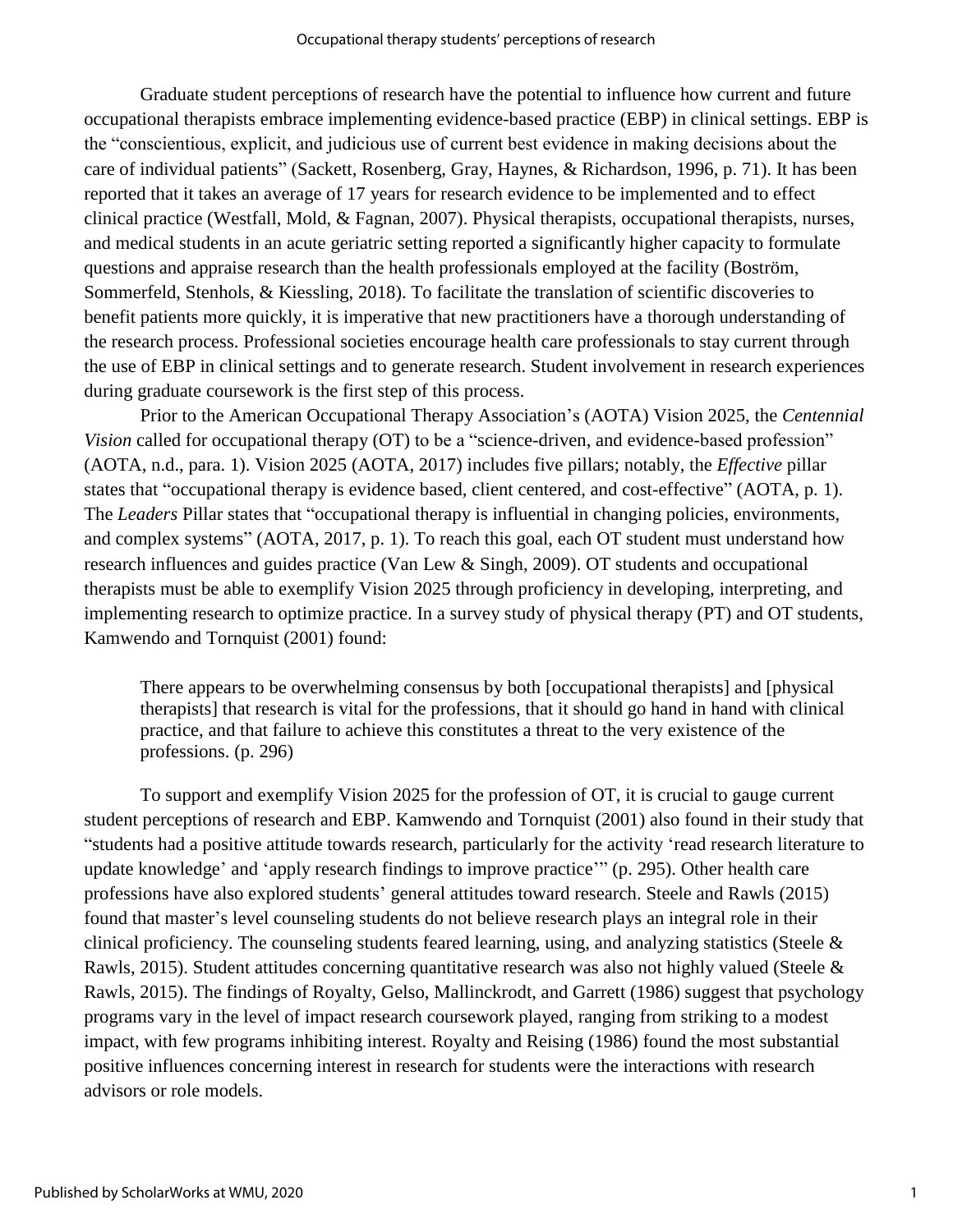There is minimal research available regarding OT students' views about the integration of research into their coursework and how this may influence their views regarding EBP once they transition into practitioners. A survey study regarding research and EBP was completed by Connolly, Lupinnaci, and Bush (2001) on PT students and 1 year later, after they became practicing physical therapists. The authors found that the students' self-reported knowledge and behavior toward research increased over time (Connolly, Lupinnaci, & Bush, 2001). The new physical therapists believed that they had accepted the responsibility of staying current in the research literature (Connolly et al., 2001). However, the authors also reported that new graduates may not see EBP (e.g., the application of research to patient care) being applied in the clinical setting (Connolly et al., 2001). In a qualitative study regarding the integration of EBP concepts by OT students, Stube and Jedlicka (2007) found that EBP was initially "hidden" to the OT students in clinical settings. This finding was compounded when the OT students identified barriers to using EBP rather than solutions to increase the application of EBP in the clinical setting (Stube & Jedlicka, 2007). In a survey of newly graduated occupational therapists, researchers found the therapists felt less prepared for EBP than they did for tasks involving interpersonal skills (Gray et al., 2012).

OT students returning from fieldwork experiences have reported a disconnect between theory and practice and claim a lack of evidence-driven interventions (Towns & Ashby, 2014). A recent survey of OT fieldwork educators found that the educators did not feel that EBP was directly applicable to their site for a few reasons, including time and practice setting (Ryan et al., 2018). Although the educators acknowledged that EBP was a useful tool, it was not a priority (Ryan et al., 2018). It is important to understand OT students' perceptions of research and EBP to determine if all practitioners entering the profession value research and EBP similarly. This study aimed to assess current OT students' perceptions of research integrated into coursework to facilitate and support future efforts in preparing students for EBP and to become evidence-based practitioners.

#### **Method**

This study is a cross-sectional study that was conducted through a survey of occupational therapy doctoral (OTD) students and masters of occupational therapy (MOT) students. The Student Perception of Research Integration Questionnaire (SPRIQ) was emailed to 205 graduate OT programs in the United States. The university's independent review board granted consent for the study. The cover letter asked that students who had participated in research classes in their program provide their perspectives. Each participant gave consent at the beginning of the survey for their responses to be used.

### **The Survey Instrument**

 The SPRIQ was used in this study to quantify student perceptions (see Appendix). The SPRIQ includes 40 questions, the original subscale, and the final subscale. The SPRIQ has been used previously to gather information regarding the way psychology students perceive research integration into their coursework (Visser-Wijnveen, van der Rijst, & van Driel, 2016). The final subscale was used in the current study to assess OT students' perceptions of research.

The final model includes three scales: *research integration*, which consists of four subscales, *quality*, and *beliefs* (each 3 items). The four *research integration* subscales are as follows: *reflection* (4 items), *participation* (5 items), *current research* (5 items), and *motivation* (4 items). The subscale *reflection* includes items focusing on attention being paid to the research process leading to research results. The subscale *participation* includes items on the involvement of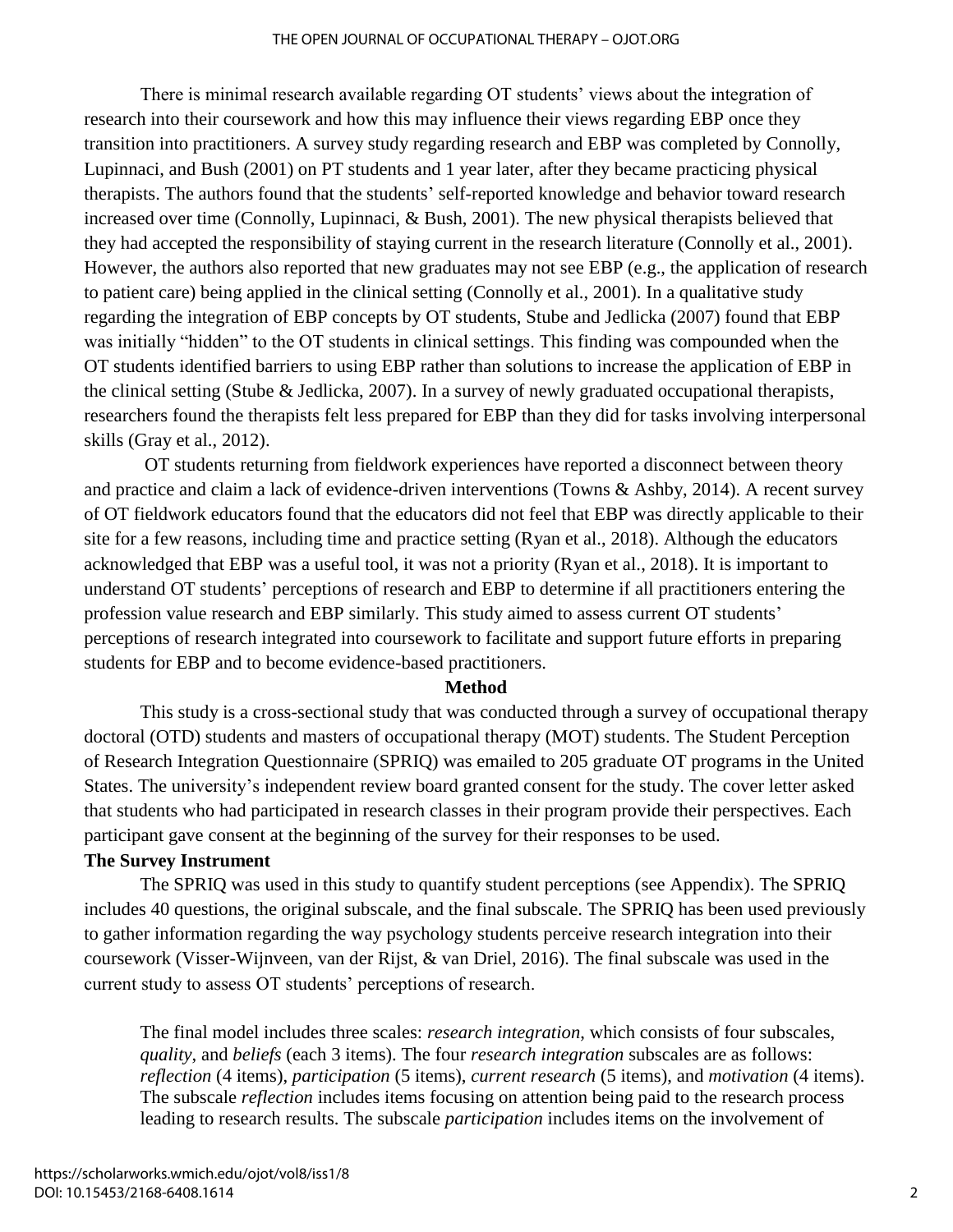students in and their contribution to scientific research. *Current research* is a combination of items concentrating on getting to know the current research from their teachers and in general. *Motivation* consists of items concerning an increase in student's enthusiasm and interest for the domain. *Quality* deals with items related to elements deemed important for good quality teaching, and *beliefs* captures students' beliefs about the importance of research integration for their learning. (Visser-Wijnveen et al., 2016, p. 480-481)

All questions were scored on a 5-point Likert scale; 36 of the questions were on a frequency scale that ranged from *very rarely* to *very frequently*. The remaining four questions of the belief scale were scored on an agreement scale that ranged from *strongly disagree* to *strongly agree*.

# **Data Analysis**

Demographic data provided by the respondents were gathered and potential differences in baseline demographics between groups were analyzed using  $X^2$  tests of independence for categorical data. Likert scale items are created by calculating a composite score (sum or mean) from four or more Likert-type items; therefore, the composite score for Likert scales were analyzed using the interval measurement scale (Boone & Boone, 2012). Descriptive statistics recommended for interval scale items include the mean for central tendency and standard deviations for variability (Boone & Boone, 2012). An unpaired single tailed *t*-test was used to compare the OTD and MOT mean scores scales of the SPRIQ scale. *P* < 0.05 was considered statistically significant.

#### **Results**

# **Participants**

All of the participants who completed the SPRIQ survey were enrolled in a MOT or OTD program at the time of the study distribution and completion. Three hundred and twenty-seven participants responded to the survey; however, only 226 subjects completed the survey for a survey completion rate of 70%. Of those that completed the survey, 165 (73%) were MOT students and 61 (27%) were OTD students. Of the study participants, 207 (92%) were female and 19 (8%) were male. Approximately 60% of the subjects were between 18 and 24 years of age and the remainder of the subjects fell within the 25 to 34 years of age range (see Table 1). No differences in any characteristic were found at baseline between the groups.

| Demographics          |              |                     |                  |                |             |
|-----------------------|--------------|---------------------|------------------|----------------|-------------|
| <b>Characteristic</b> |              | <b>Total Sample</b> | <b>MOT</b>       | <b>OTD</b>     | p value, X2 |
|                       |              | $N = 226$           | $n = 165(73%)$   | $n = 61 (27%)$ |             |
| <b>Gender</b>         | Female       | 207 (92%)           | 152 (67%)        | 55 (24%)       | 0.67., 0.19 |
|                       | Male         | 19(8%)              | 13 (6%)          | 6(3%)          |             |
| Age                   | 18 to 24     | 129 (57%)           | 96 (42%)         | 33 (15%)       | 0.89, 1.12  |
|                       | 25 to 34     | 72 (32%)            | 51 (23%)         | 21 (9%)        |             |
|                       | 35 to 44     | 13 (6%)             | 9(4%)            | 4(2%)          |             |
|                       | 45 to 54     | 11(5%)              | 8(4%)            | $3(1\%)$       |             |
|                       | 55 to 64     | $1(0\%)$            | $1(0\%)$         | $\theta$       |             |
|                       | 65 and above | 0.00%               | $\boldsymbol{0}$ | $\overline{0}$ |             |

# **Table 1**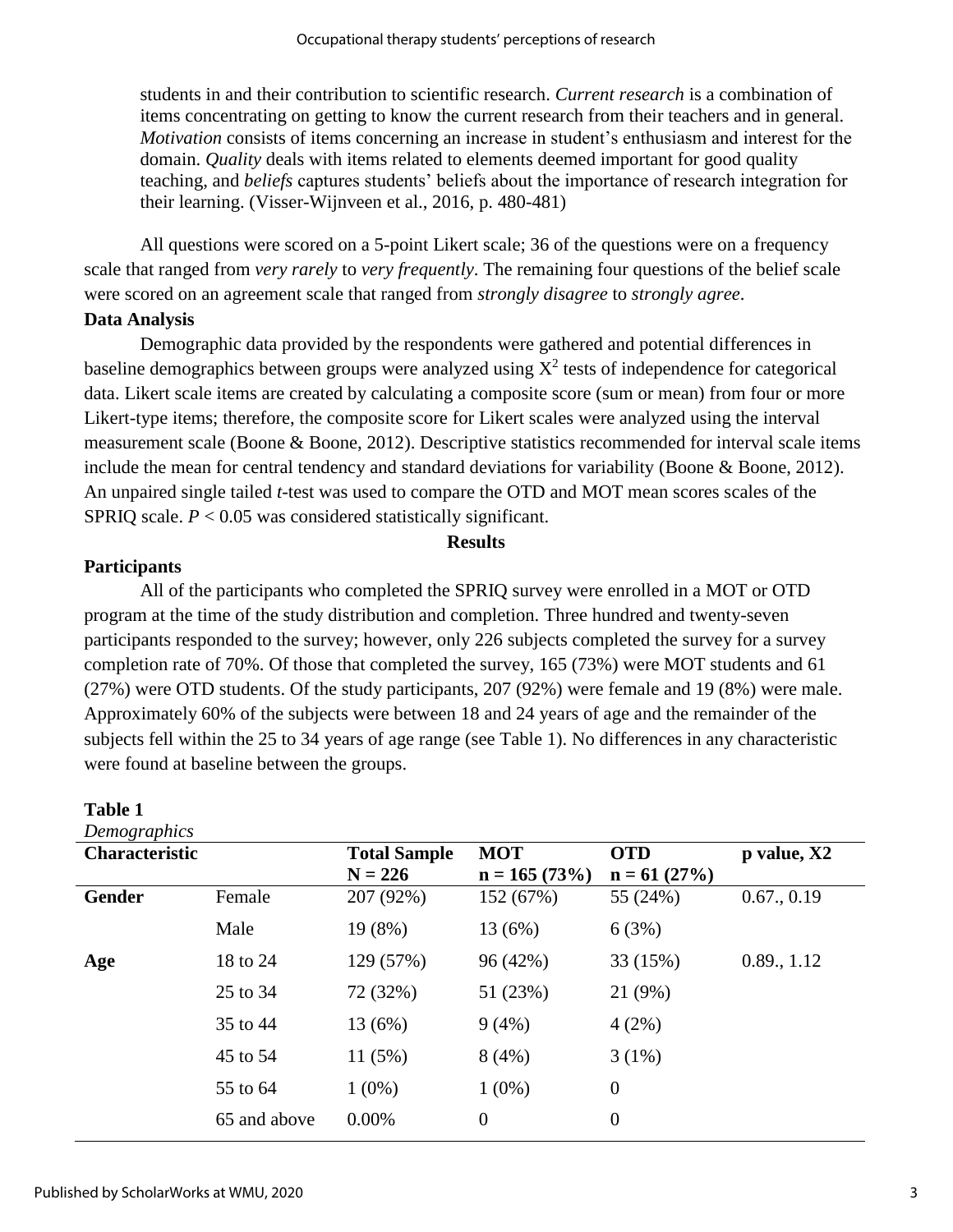# **Statistical Analysis of SPRIQ Scores**

**Table 2**

An independent *t*-test was used to compare the OTD and MOT students' mean scores regarding the perception of research coursework. Each scale measure consisted of multiple questions centered around a theme. Table 2 provides a breakdown of the students' response means (M), standard deviation (*SD*) of those responses, standard error of mean (SE), one-tailed *t*-test, and degrees of freedom (DF). Two of the three scales showed statistically significant difference between OTD and MOT students' mean scores (see Table 2). Two of the six subscales demonstrated statistical significance between the means. Table 2 is broken down by scale and subscale and is divided by program type.

| 51 Kry Subscute means from OTD And MOT Students |              |                  |           |                     |                  |           |                              |      |         |
|-------------------------------------------------|--------------|------------------|-----------|---------------------|------------------|-----------|------------------------------|------|---------|
| <b>Program Type</b>                             | OTD<br>Means | <b>OTD</b><br>SD | <b>SE</b> | <b>MOT</b><br>Means | <b>MOT</b><br>SD | <b>SE</b> | Difference in<br>Means/SE(n) | df   | p       |
| <b>Research Integration (RI)</b>                | 3.88         | .90              | .02       | 3.63                | .97              | .01       | .22/.02                      | 2092 | 1.08    |
| <b>RI</b> - Reflection                          | 4.20         | .74              | .04       | 3.90                | .86              | .03       | .30/02                       | 501  | 5.65    |
| <b>RI</b> - Participation                       | 3.69         | .92              | .05       | 3.34                | 1.0              | .03       | .30/02                       | 585  | 2.06    |
| <b>RI</b> - Current Research                    | 3.86         | .89              | .05       | 3.65                | .94              | .03       | .21/02                       | 570  | $.000*$ |
| <b>RI</b> - Motivation                          | 3.81         | .95              | .06       | 3.67                | .97              | .03       | .14/03                       | 440  | $.02*$  |
| Quality                                         | 3.78         | .97              | .07       | 3.80                | .89              | .04       | .02/.03                      | 304  | .43     |
| <b>Beliefs</b>                                  | 3.54         | .76              | .06       | 3.34                | 1.1              | .04       | .20/03                       | 374  | $.002*$ |

*SPRIQ Subscale Means from OTD And MOT Students*

# **Discussion**

The aim of this study was to gauge the similarities and differences of perceptions toward research coursework between the OTD and MOT students who are currently enrolled in OT graduate programs in the United States. This is the first study conducted that assesses the similarities and differences between OTD and MOT students' perceptions of research coursework using a validated measure. This study shows that the OTD students have a more favorable perception of the integration of research in their curriculum, with a 0.30 mean difference between all items on the SPRIQ. There was a statistically significant difference between the OTD and MOT students' mean scores for current research, motivation, and beliefs. Overall, the students in both programs had favorable responses toward the overall integration of research in their coursework demonstrated by a mean score of 3.63 (MOT) and 3.85 (OTD) out of five. The quality scale had the smallest difference in means (0.02) between program types. These results indicate the students' positive perspectives of their respective faculty and the type of instruction delivered concerning research and EBP. This may be, in part, because of the rigorous accreditation standards to which all OT schools must adhere.

The beliefs scale measured the students' beliefs about the importance of research in learning (Visser-Wijnveen et al., 2016). The difference in means was 0.20 with the OTD students having stronger beliefs in the importance of research integration for their learning. This difference between means was statistically significant. The current research has items that concentrate on students knowing about the current research from their teachers (Visser-Wijnveen et al., 2016). There was a statistically significant difference  $(p = .000)$  between the mean scores of this scale, as well. Perhaps this is because it is required to have a doctoral degree to teach in a doctoral program and faculty members with doctoral degrees may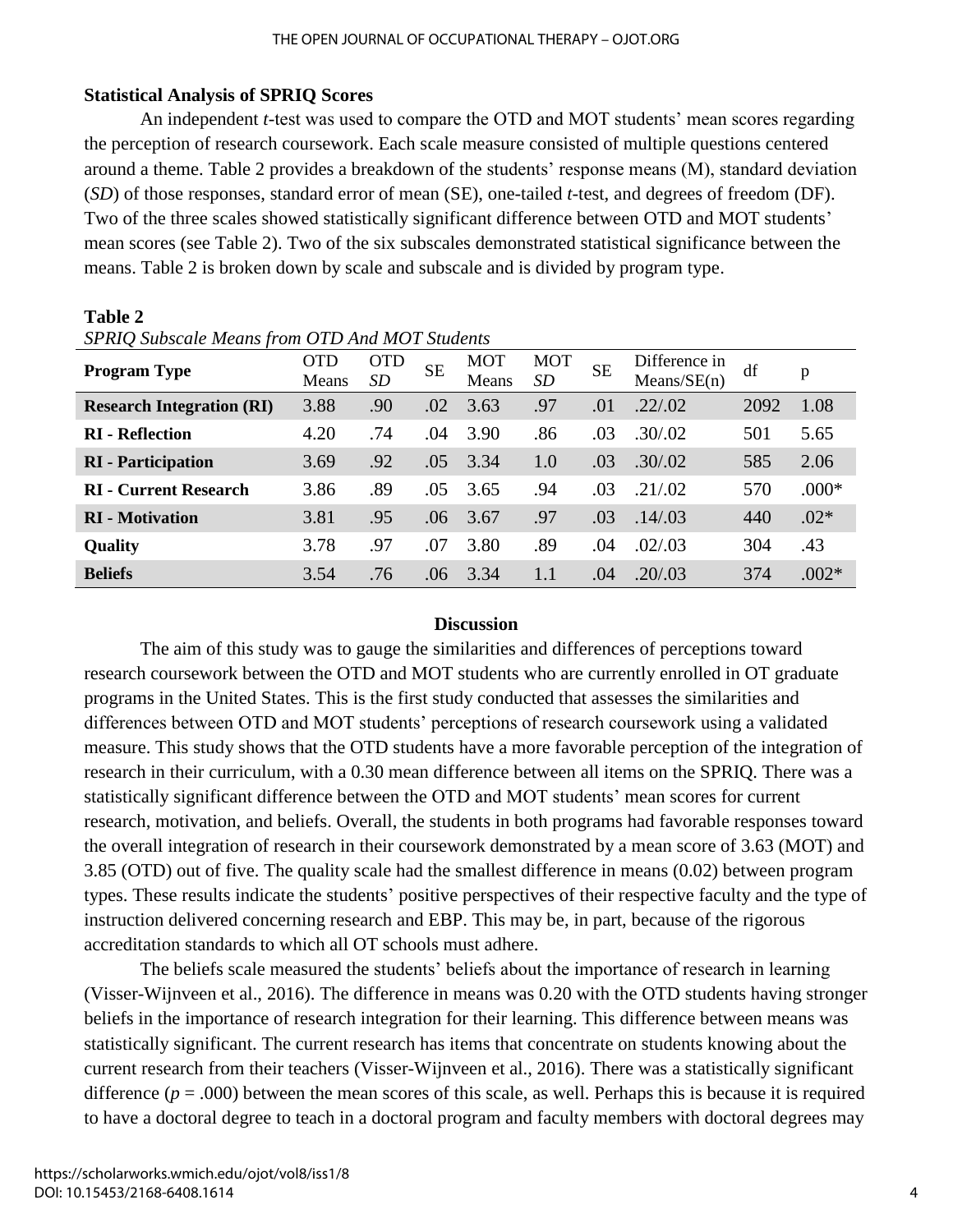generate more research than faculty members with a master's degrees. Motivation consists of items concerning an increase in students' enthusiasm and interest for the domain (Visser-Wijnveen et al., 2016). The mean difference between the scores in this scale were also statistically significant ( $p = .02$ ). Perhaps this difference is because the OTD students design and implement a research study versus completing just one aspect of the study, which is a MOT requirement. The information that students receive in the classroom may contribute to the understanding of the importance of research, which may also increase the enthusiasm and interest in the topic. Both the MOT and the OTD students perceived that research is an important aspect in the learning environment.

When the mean scores reported in the current study are compared to the scores reported by Visser-Wijnveen, van der Rijst, and van Driel (2016), the mean scores from both the MOT and the OTD students were higher. Their scores ranged from 1.88 *my research contribution mattered* to 3.43 *my teachers taught in an appropriate manner for me personally*. The lowest mean score from this study was 3.34 and the highest was 4.20. This difference may be because the Visser-Wijnveen et al. (2016) study was conducted with undergraduate students and the current study was conducted with graduate level students who may value research more. The SPRIQ scores of the current study were similar to the mean scores of 2.44 to 3.75 reported by Veriijken, van der Rijst, van Driel, and Dekke (2018), who studied research perceptions of first-year medical students. Findings from another study that used the SPRIQ found that student motivation for research is strongly related to merging current research into teaching and that student beliefs about research are related to achievement (Vereijken, van der Rijst, de Beaufort, van Driel, & Dekker, 2018).

The research process is currently an integral portion of both the MOT and OTD curriculums. Prior to 1999, OT clinicians were not offered the formal instruction needed to develop EBP, which is congruent with the Accreditation Council for Occupational Therapy Education (ACOTE) standards during that time (Nichols, 2017). Changes to OT curriculums can be seen in the current ACOTE standards. The MOT standards mention that students will be able to understand and use basic statistical methods and implement one or more aspects of research methodology, which may be simulated or applied in an actual project (ACOTE, 2013). In addition, it is not required for MOT students to have a culminating research project, while it required is for OTD students. The OTD ACOTE standards state that OTD students will be able to select, apply, and interpret applicable statistical methods, as well as design and implement a research study that evaluates service delivery, professional issues, and clinical practice (ACOTE, 2013). Moreover, OTD students will write scholarly reports that can be published in a peer-reviewed journal and/or for presentation. Finally, OTD students are required to complete a culminating project that relates to practice or theory that displays competence and synthesis in an advanced practice area (ACOTE, 2013). These differences in research coursework between OTD and MOT students are one of many examples of the standards aimed at preparing OT students for competence with EBP in academia and in the clinical setting.

Previous studies show that there is a lack of confidence in practitioners and students to analyze and obtain research to implement in practice (Bennett et al., 2003; McClusky, 2003). In a study conducted by Bennett et al. (2003), the authors indicated that those surveyed (current practitioners) were not confident in their skills of interpreting and analyzing EBP. Dubouloz, Egan, Vallerand, and von Zweck (1999) stated, "occupational therapists sometimes expressed a very strong feeling of lack of expertise and knowledge required to carry out research" and that "lack of research expertise led to feelings of guilt" (p. 449). In a study by McClusky (2003), the author reported findings that suggested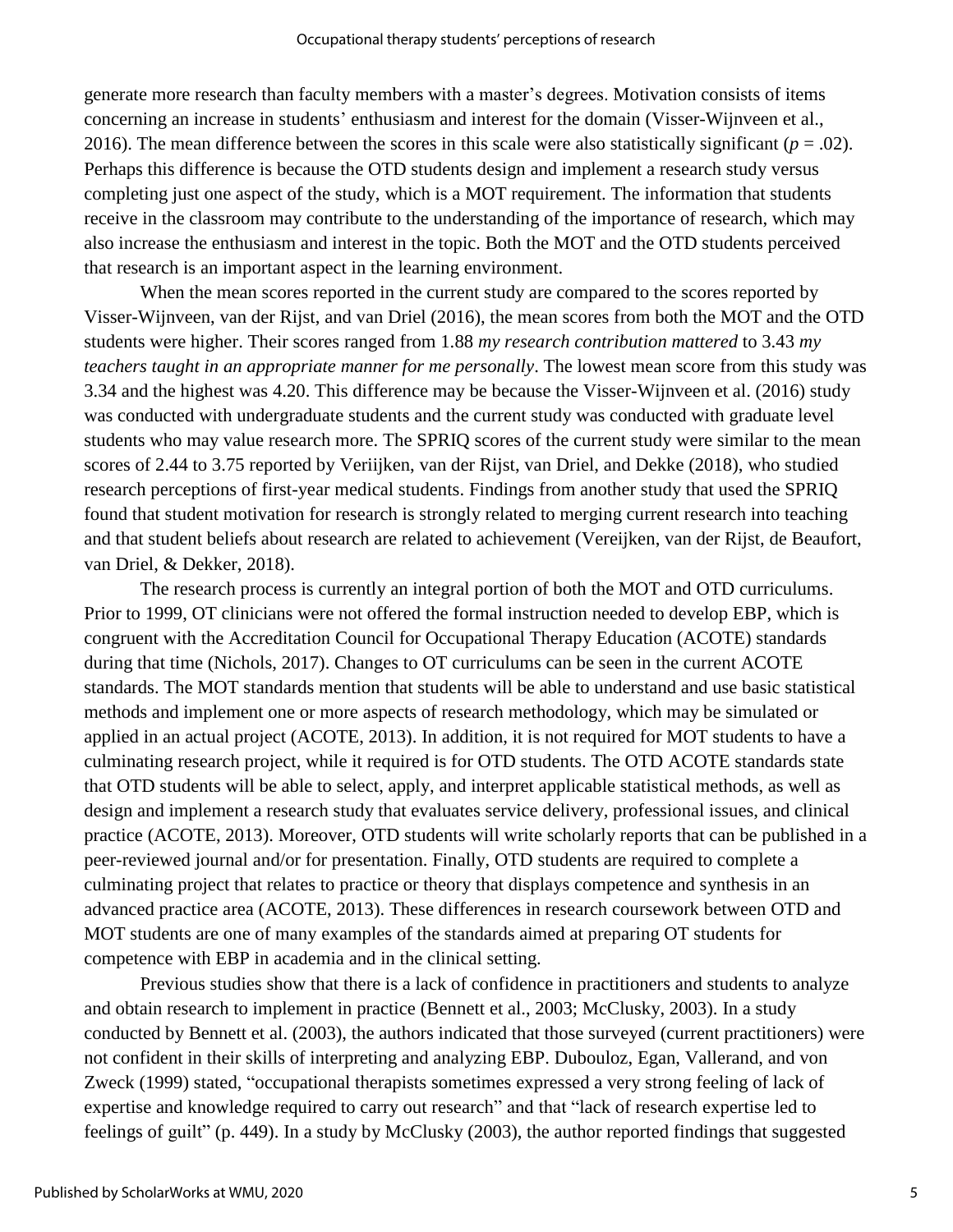students in entry-level OT programs lacked confidence in their skill of appraising and searching research. Thomas and Law (2013) conducted a scoping review on the use of EBP in practice settings and found that among factors that support the use of research, academic degree was one of the strongest. A recent paper on graduate student mental health suggested that students should be encouraged to take on research or activities that provide a sense of meaning and usefulness to them to improve student mental health (Barreira, Basilico, & Bolotnyy, 2018).

Finally, the importance of participating and using EBP in clinical decision-making is currently an important aspect in clinical settings. For a successful transition to the clinical setting, entry-level occupational therapists should be able to articulate professional reasoning and design programs and interventions that are supported by OT theories and evidence (Ryan et al., 2018). There is a disconnect occurring between theory and practice reported by students returning from fieldwork "claiming a lack of occupation-based, evidence-driven, client-centered interventions promoted in the classroom" (Ryan et al., 2018, p. 1). Students, facility, and fieldwork educators need to establish clear expectations and standards, have an open line of communication, and provide collaborative learning opportunities to close the gap between the classroom (didactic) and clinical experiences (practice). Some suggestions for faculty are that they should develop materials that connect the theory to practice; have access to clinical books; assign skill videos to link clinical books to case studies; and provide concrete steps, application examples, and evidence-based practice references to illustrate theoretical concepts (Flood & Robina, 2014). Suggestions for clinical faculty include linking didactic concepts to practice, reviewing boardstyle questions, discussing their connection to clinical experience, and sharing EBP articles that directly relate to didactic topics and discussing how to integrate them into practice (Flood & Robina, 2014). **Limitations**

A limitation of this survey is that it is a cross-sectional design. The design of this study is not longitudinal in nature and does not allow us to account for or appraise students' changes in perceptions over time. It is also unknown if the differences in perceptions between the MOT and OTD students is because the individual programs differ or because the personal characteristics between OTD and MOT students differ. Other influences that may alter perceptions were not considered. This study also did not gather information regarding the amount of time that the students were in their OT programs. It was unknown if the students had simply taken research classes or if they had been involved in research projects when they filled out the survey. The perceptions of the students that did not respond was not attained. Finally, the number of OTD students who responded to this survey was less than the number of MOT students who responded. While this may serve as a limitation, there currently are fewer accredited OTD programs.

# **Future Recommendations for Study**

Future research should assess if perspectives on research integration change during the time spent while in the OT education program. Some recommendations for future studies would be obtaining a larger sample to get a better representation of the OTD and MOT student perceptions. The SPRIQ questionnaire that was emailed out to schools could also be opened for a longer period and have a follow up email for current students to increase the response rate. Future studies should examine the effect on student participation in research projects compared to completing a research course. Additional research should be conducted to determine the perceptions of research and EBP among new OT graduates.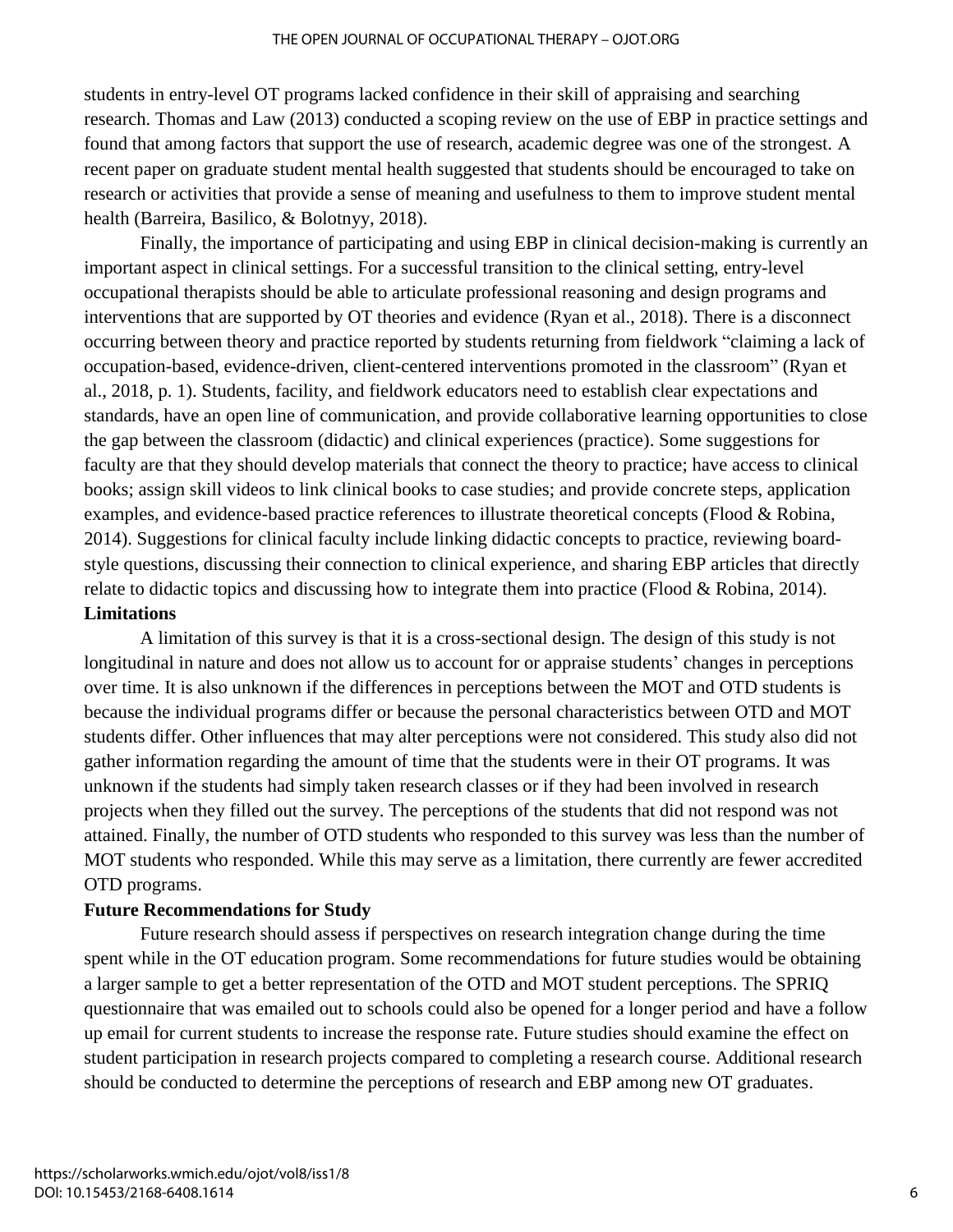# **Conclusion**

Students enrolled in both the MOT and OTD programs have a favorable perception of research being integrated into their curriculums. The OTD students have a more favorable perception of the integration of research in their curriculums, with a 0.30 mean difference between all items on the scale. Statistical significance was found in the subscales of current research and motivation and the beliefs scale in OTD students compared to MOT students. This identifies that students positively perceive current research in the field as well as their professors' participation in research, EBP, and incorporation of research into the classroom but that there is a difference between OTD and MOT students. It also showed that the OTD students were more motivated when being taught research in the classroom and became more interested in the topic. The education provided in a doctoral program has shown an increase in the students' beliefs of the learning process regarding the OT profession.

#### **References**

- Accreditation Council for Occupational Therapy Education. (2013). *2011 Accreditation Council for Occupational Therapy Education (ACOTE®) standards and interpretive guide*. Retrieved from [https://www.aota.org/~/media/Corporate/Files/E](https://www.aota.org/~/media/Corporate/Files/EducationCareers/Accredit/Standards/2011-Standards-and-Interpretive-Guide.pdf) [ducationCareers/Accredit/Standards/2011-](https://www.aota.org/~/media/Corporate/Files/EducationCareers/Accredit/Standards/2011-Standards-and-Interpretive-Guide.pdf) [Standards-and-Interpretive-Guide.pdf](https://www.aota.org/~/media/Corporate/Files/EducationCareers/Accredit/Standards/2011-Standards-and-Interpretive-Guide.pdf)
- American Occupational Therapy Association. (n.d.). *The road to the Centennial Vision*. Retrieved from [https://www.aota.org/aboutaota/centennial](https://www.aota.org/aboutaota/centennial-vision.aspx)[vision.aspx](https://www.aota.org/aboutaota/centennial-vision.aspx)
- American Occupational Therapy Association. (2017). Vision 2025. *American Journal of Occupational Therapy*, *71*, 7103420010. <https://doi.org/10.5014/ajot.2017.713002>
- Barreira, P., Basilico, M., & Bolotnyy, V. (2018). Graduate student mental health: Lessons from American economics departments (Working Paper). Cambridge, MA: Harvard University. Retrieved from [https://scholar.harvard.edu/files/bolotnyy/files/bb](https://scholar.harvard.edu/files/bolotnyy/files/bbb_mentalhealth_paper.pdf) [b\\_mentalhealth\\_paper.pdf](https://scholar.harvard.edu/files/bolotnyy/files/bbb_mentalhealth_paper.pdf)
- Bennett, S., Tooth, L., McKenna, K., Rodger, S., Strong, J., & Ziviani J., . . . Gibson, L. (2003). Perceptions of evidence-based practice: A survey of Australian occupational therapists. *Australian Occupational Therapy Journal*, *50*(1), 13-22*.* [https://doi.org/10.1046/j.1440-](https://doi.org/10.1046/j.1440-1630.2003.00341.x) [1630.2003.00341.x](https://doi.org/10.1046/j.1440-1630.2003.00341.x)
- Boone, H. N., Jr., & Boone, D. A. (2012). Analyzing Likert data. *Journal of Extension*, *50*(2).
- Boström, A.-M., Sommerfeld, D. K., Stenhols, A. W., & Kiessling, A. (2018). Capability beliefs on and use of evidence-based practice among four health professional and student groups in geriatric care: A cross sectional study. *Public Library of Science One*, *13*(2).

<https://doi.org/10.1371/journal.pone.0192017>

Connolly, B. H., Lupinnaci, N. S., & Bush, A. J. (2001). Changes in attitudes and perceptions about research in physical therapy among professional physical therapy students and new graduates. *Physical Therapy*, *81*(5), 1127-1134. <https://doi.org/10.1093/ptj/81.5.1127>

- Dubouloz, C.-J., Egan, M., Vallerand, J., & von Zweck, C. (1999). Occupational therapists' perceptions of evidence-based practice. *American Journal of Occupational Therapy*, *53*(5), 445-453. <https://doi.org/10.5014/ajot.53.5.445>
- Flood, L. S., & Robina, K. (2014). Bridging the gap: Strategies to integrate classroom and clinical learning. *Nurse Education in Practice*, *14*(4), 329-332.

<https://doi.org/10.1016/j.nepr.2014.02.002>

- Gray, M., Clark, M., Penman, M., Smith, J., Bell, J., Thomas, Y., & Trevan-Hawke, J. (2012). New graduate occupational therapists feelings of preparedness for practice in Australia and Aotearoa/New Zealand. *Australian Occupational Therapy Journal*, *59*(6), 445-455. [https://doi.org/10.1111/j.1440-](https://doi.org/10.1111/j.1440-1630.2012.01029.x) [1630.2012.01029.x](https://doi.org/10.1111/j.1440-1630.2012.01029.x)
- Kamwendo, K., & Tornquist, K. (2001). Do occupational therapy and physiotherapy students care about research? A survey of perceptions and attitudes to research. *Scandinavian Journal of Caring Science*, *15*(4), 295-302.

[https://doi.org/10.1046/j.1471-](https://doi.org/10.1046/j.1471-6712.2001.00041.x)  $6712.2001.00041.x$ 

- McCluskey, A. (2003). Occupational therapists report a low level of knowledge, skill and involvement in evidence-based practice. *Australian Occupational Therapy Journal*, *50*(1), 3-12. [https://doi.org/10.1046/j.1440-](https://doi.org/10.1046/j.1440-1630.2003.00303.x) [1630.2003.00303.x](https://doi.org/10.1046/j.1440-1630.2003.00303.x)
- Nichols, A. (2017). Changes in knowledge, skills, and confidence in fieldwork educators after an evidence-based practice short course. *The Open Journal of Occupational Therapy*, *5*(1). <https://doi.org/10.15453/2168-6408.1204>
- Royalty, G. M., Gelso, C. J., Mallinckrodt, B., & Garrett, K. D. (1986). The environment and the student in counseling psychology: Does the research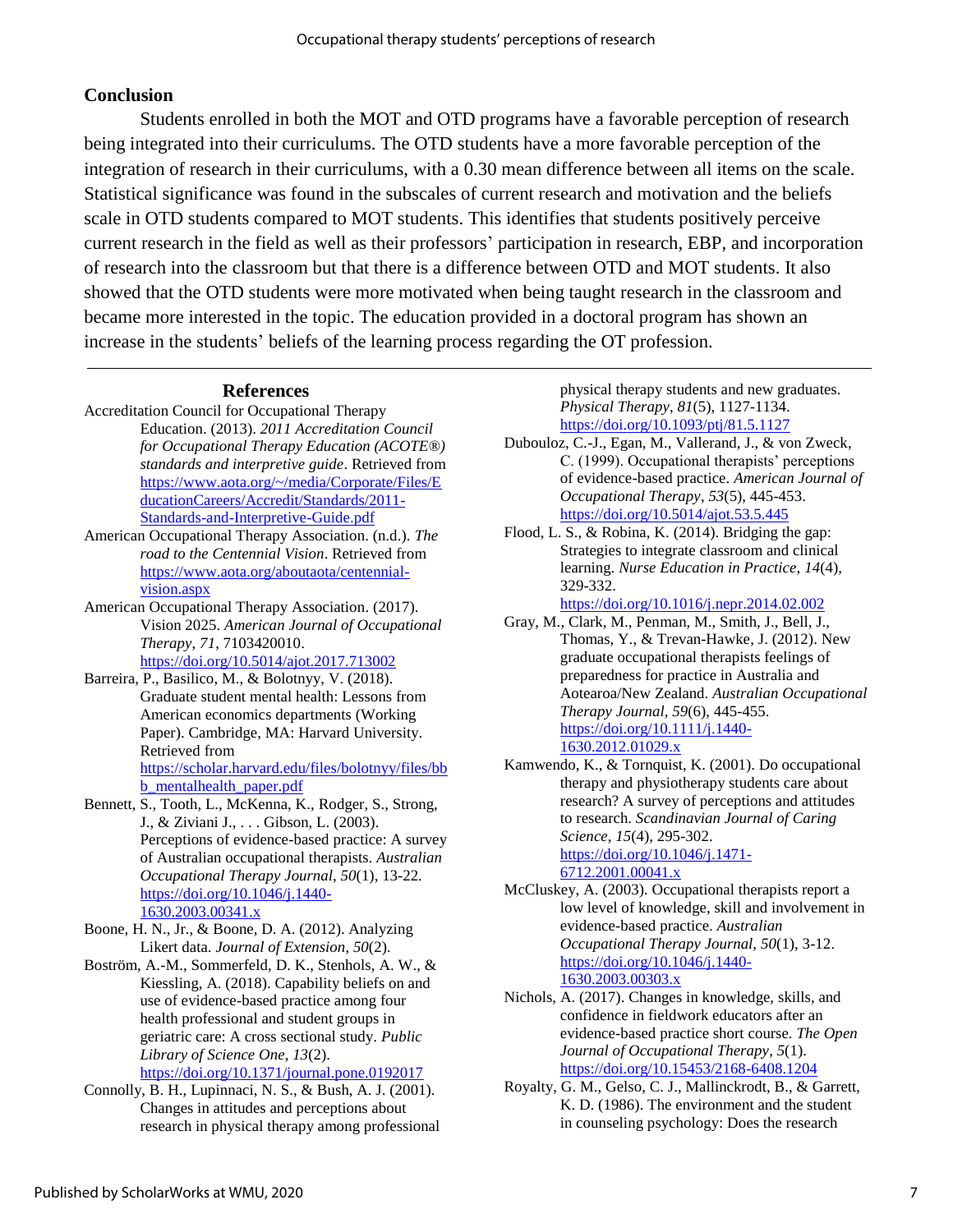training environment influence graduate students' attitudes toward research? *The Counseling Psychologist*, *14*(1), 9-30. <https://doi.org/10.1177/0011000086141002>

Royalty, G. M., & Reising, G. N. (1986). The research training of counseling psychologists: What the professionals say. *The Counseling Psychologist*, *14*(1), 49-60.

<https://doi.org/10.1177/0011000086141005>

- Ryan, K., Beck, M., Ungaretta, L., Rooney, M., Dalomba, E., & Kahanov, L. (2018). Pennsylvania occupational therapy fieldwork educator practices and preferences in clinical education. *The Open Journal of Occupational Therapy*, *6*(1)[. https://doi.org/10.15453/2168-6408.1362](https://doi.org/10.15453/2168-6408.1362)
- Sackett, D. L., Rosenberg, W. M. C., Gray, J. A. M., Haynes, R. B., & Richardson, W. S. (1996). Evidence-based medicine: What it is and what it isn't. *British Medical Journal*, *312*(7023), 71-72. <https://doi.org/10.1136/bmj.312.7023.71>
- Steele, J. M., & Rawls, G. J. (2015). Quantitative research attitudes and research training perceptions among master's-level students. *Counselor Education and Supervision*, *54*(2), 134-146. <https://doi.org/10.1002/ceas.12010>
- Stube, J. E., & Jedlicka, J. S. (2007). The acquisition and integration of evidence-based practice concepts by occupational therapy students. *American Journal of Occupational Therapy*, *61*(1), 53-61. <https://doi.org/10.5014/ajot.61.1.53>
- Thomas, A., & Law, M. (2013). Research utilization and evidence-based practice in occupational therapy: A scoping study. *American Journal of Occupational Therapy*, *67*(4), e55-e65. <https://doi.org/10.5014/ajot.2013.006395>
- Towns, E., & Ashby, S. (2014). The influence of practice educators on occupational therapy students'

understanding of the practical applications of theoretical knowledge: A phenomenological study into student experiences of practice education. *Australian Occupational Therapy Journal*, *61*(5), 344-352.

<https://doi.org/10.1111/1440-1630.12134>

- Van Lew, S., & Singh, N. (2010). Integrating the centennial vision into an evidence-based fieldwork-learning experience. *Occupational Therapy in Health Care*, *24*(1), 68-73. <https://doi.org/10.3109/07380570903410852>
- Visser-Wijnveen, G. J., van der Rijst, R. M., & van Driel, J. H. (2016). A questionnaire to capture students' perceptions of research integration in their courses. *Higher Education*, *71*(4), 473-488. <https://doi.org/10.1007/s10734-015-9918-2>
- Vereijken, M. W. C., van der Rijst, R. M., de Beaufort, A. J., van Driel, J. H., & Dekker, F. W. (2018). Fostering first-year student learning through research integration into teaching: Student perceptions, beliefs about the value of research and student achievement. *Innovations in Education and Teaching International*, *55*(4), 425-432.

<https://doi.org/10.1080/14703297.2016.1260490>

- Vereijken, M. W. C., van der Rijst, R. M., van Driel, J. H., & Dekker, F. W. (2018). Student learning outcomes, perceptions, and beliefs in the context of strengthening research integration into the first year of medical school. *Advances in Health Sciences Education*, *23*(2), 371-385. <https://doi.org/10.1007/s10459-017-9803-0>
- Westfall, J. M., Mold, J., & Fagnan, L. (2007). Practicebased research—"Blue Highways" on the NIH roadmap. *Journal of the American Medical Association*, *297*(4), 403-406. <https://doi.org/10.1001/jama.297.4.403>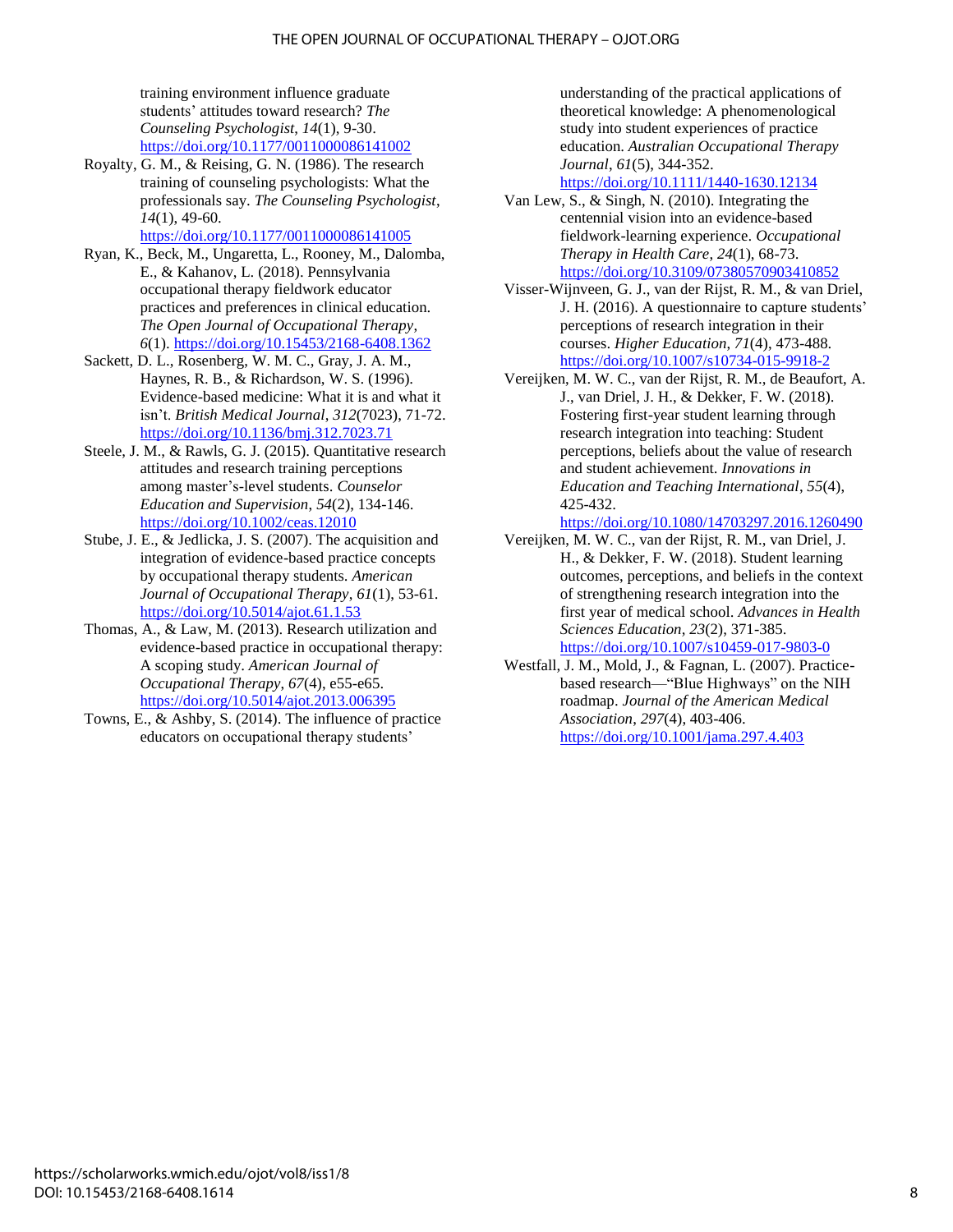# Appendix

| #   | item.                                                                                                             | Original (sub)scale                  | Final (sub)scale  |  |
|-----|-------------------------------------------------------------------------------------------------------------------|--------------------------------------|-------------------|--|
|     | During this study module                                                                                          |                                      |                   |  |
| 1   | I assimilated knowledge about research<br>findings                                                                | Research product                     | Reflection        |  |
| 2   | I learned to pay attention to the way<br>research is carried out                                                  | Research process                     | Reflection        |  |
| 3   | I developed an academic disposition                                                                               | Academic disposition                 |                   |  |
| 4   | there were opportunities to talk with<br>researchers about scientific research.                                   | Integration in research<br>community |                   |  |
| 5   | attention was paid to recent developments.<br>in the field                                                        | Current research                     |                   |  |
| 6   | the scientific research process was an<br>essential part of the curriculum                                        | Research process                     | Reflection        |  |
| 7.  | I was inspired to learn more about this<br>discipline                                                             | Motivation for<br>research           | Motivation        |  |
| 8   | my understanding of the most important<br>concepts in the domain has increased                                    | Research product                     |                   |  |
| 9.  | attention was paid to research<br>methodology                                                                     | Research process                     |                   |  |
| 10  | I felt part of the institute's academic<br>community                                                              | Integration in research<br>community |                   |  |
| 11  | I became familiar with the research<br>carried out by my teachers                                                 | Teacher's own<br>rese arch           | Current research  |  |
| 12  | my teachers encouraged me not to be<br>satisfied with an explanation too quickly                                  | Academic disposition                 |                   |  |
| 13  | we searched for answers to unanswered<br>research questions together with the<br>teachers                         | Teacher's own<br>research            |                   |  |
| 14  | I became enthusiastic about my scientific<br>domain                                                               | Motivation for<br>rese arch          | <b>Motivation</b> |  |
| 15  | my contribution to the research was<br>valued                                                                     | Students as<br>participants          | Participation     |  |
| 16  | I came in contact with my teachers'<br>research                                                                   | Teacher's own<br>research            |                   |  |
| 17  | my participation in the research was<br>important                                                                 | Students as<br>participants          | Participation     |  |
| 18  | I got the opportunity to hear about current<br>scientific research                                                | Current research                     |                   |  |
| 19  | I became familiar with the results of<br>scientific research                                                      | Research product                     |                   |  |
| 20  | I was stimulated to critically assess<br>literature.                                                              | Academic disposition                 |                   |  |
| 21  | I felt involved in the institute's research<br>culture                                                            | Integration in research<br>community |                   |  |
| 22. | my awareness of the research issues that<br>scientific researchers are currently<br>contributing to was increased | Current research                     | Current research  |  |